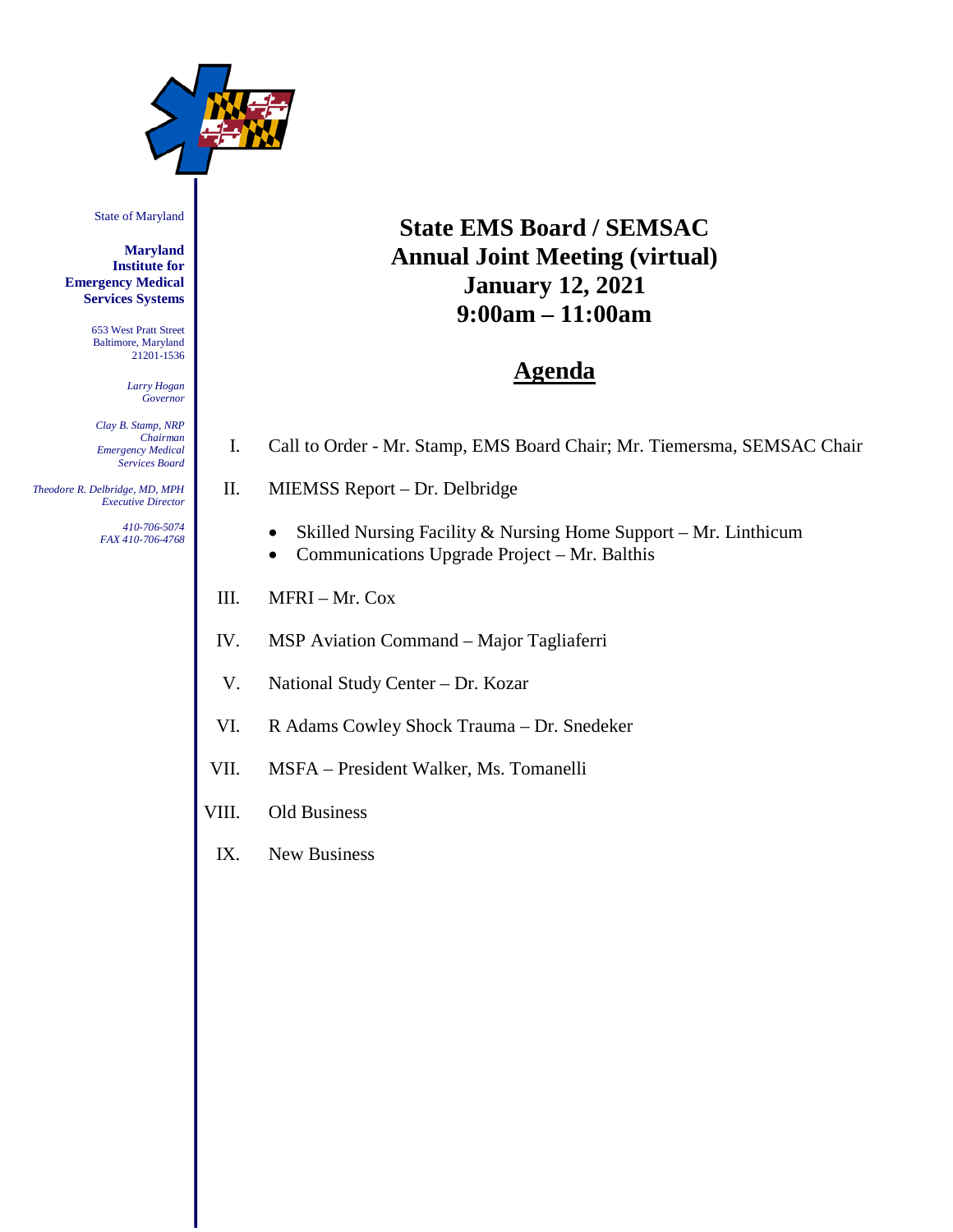

State of Maryland

**Maryland Institute for Emergency Medical Services Systems**

> 653 West Pratt Street Baltimore, Maryland 21201-1536

> > *Larry Hogan Governor*

*Clay B. Stamp, NRP Chairman Emergency Medical Services Board*

 *Theodore R. Delbridge, MD, MPH Executive Director*

> *410-706-5074 FAX 410-706-4768*

**State EMS Board and SEMSAC Joint Virtual Meeting January 12, 2021 Minutes**

**Board Members Present**: Clay B. Stamp, NREMT P, Chairperson; Sherry Adams, Vice Chairperson; Sally Showalter; Stephan Cox; William J. Frohna, M.D.; James Scheulen, NREMT P; Dean E. Albert Reece, M.D.; Wayne Tiemersma; Mary Alice Vanhoy, RN; Dany Westerband, M.D.

**Board Members Absent**: Sherry Adams

**SEMSAC Members Present**: Wayne Tiemersma, Chairperson; Eric Smothers, Vice Chairperson; John Filer; Wynee Hawk; Eric Smothers; Jeffrey Fillmore, MD; Michael Rosellini; Justin Orendorf; Tim Burns; Scott Haas; Murray Kalish, MD; Wayne Dyott; Tim Kerns; Mark Scarboro for Rosemary Kozar, MD; Kathryn Burroughs; Jim Matz; Jennifer Anders, MD; Karen Vogel; Brian Frankel; Linda Dousa; Michael Millin, MD; Michael DeRuggiero; Melissa Meyers; Lisa Tenney; Jeffrey Sagel, DO; Michael Cox; Kathleen Grote; Habeeba Park, MD

#### **SEMSAC Members Absent**:

**MFRI:** Mr. Cox

**MSPAC:** Major Tagliaferri

**NSC:** Mr. Scarboro for Dr. Kozar

**MSFA:**

**MIEMSS**: Dr. Delbridge; Ms. Gainer; Ms. Abramson; Ms. Aycock; Mr. Balthis; Dr. Bailey; Mr. Bilger; Mr. Brown; Ms. Chervon; Dr. Chizmar; Mr. Fiackos; Mr. Legore; Mr. Linthicum; Ms. Mays; Mr. Buckson; Mr. Naumann; Mr. Seaman; Ms. Wright-Johnson; Ms. Goff

**OAG:** Mr. Magee; Ms. Sette.

Mr. Stamp called the roll.

Chairman Stamp thanked our EMS partners -- MSFA, MFRI, MSPAC and RACSTC -- for their commitment in serving the citizens of Maryland. He also thanked Dr. Delbridge and the MIEMSS leadership and staff for the excellent work each day to achieve our goals. Mr. Stamp welcomed and thanked the SEMSAC members for their extraordinary work on the development of the EMS Plan and for being the eyes and ears for the EMS system.

# **MIEMSS Report**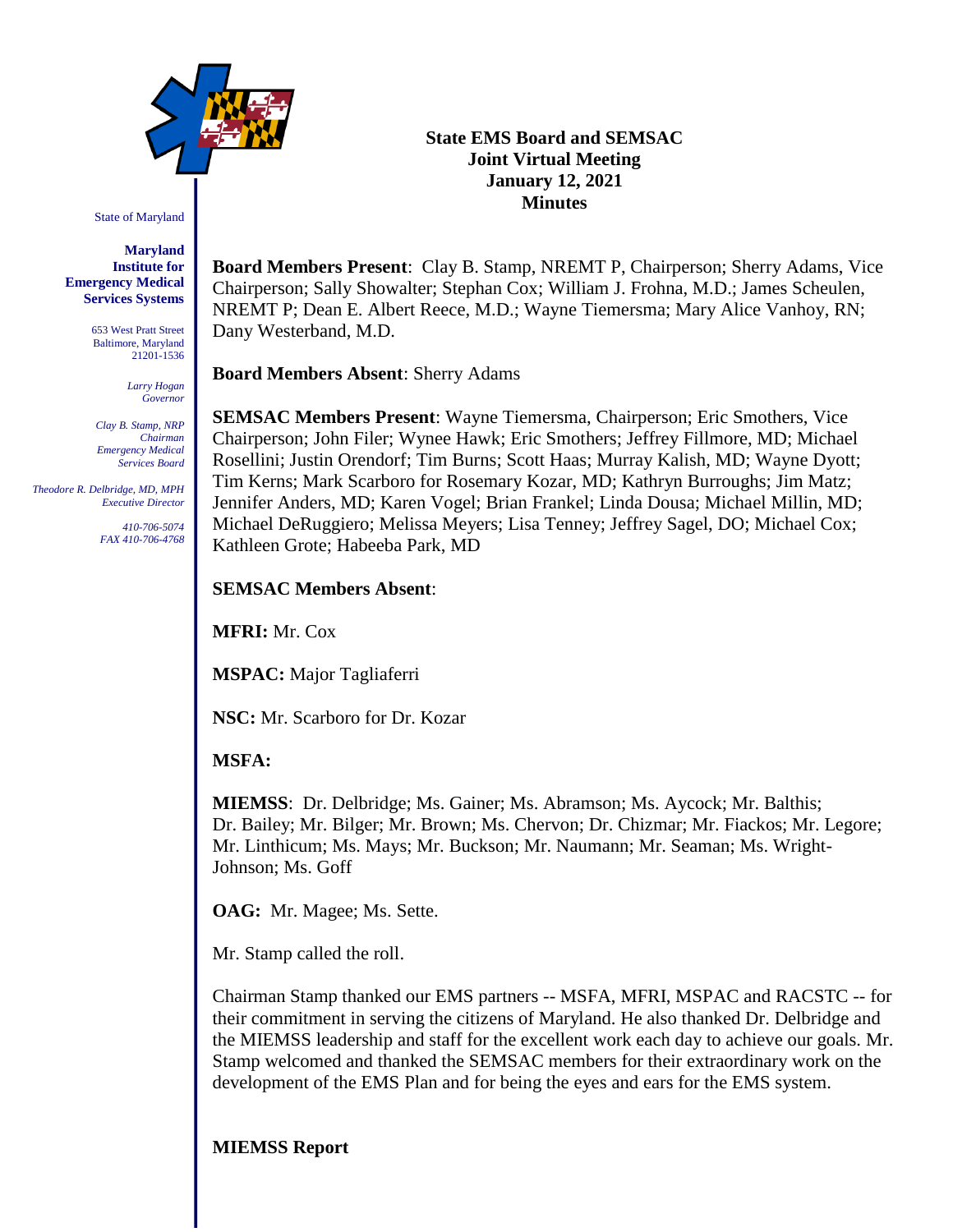Dr. Delbridge shared the sad news of the passing of John Chew on January 10, 2021, a friend and leader in the EMS community. John was the EMS Administrator at the National Highway Traffic Safety Administration. After retiring from NHTSA, John became the Director DES in Queen Anne's county. John will be missed.

# COVID-19 Updates

Dr. Delbridge said the number of acute care beds occupied by COVID-19 patients increased from 1663 hospitalizations on December 8, 2020, to 1952 this morning. Currently, hospitalized COVID patients account for approximately 24% of acute care patients and 40% of ICU patients. This is creating challenges in managing space for patients who need to be hospitalized and puts stress on the hospitals and the EMS system. There is a threshold of 8,000 occupied beds in Maryland, at which point hospitals would implement surge plans to increase bed capacity by 10%. Every hospital submitted surge plans for increasing capacity. The total number of in hospital patients this morning is 7,255.

Dr. Delbridge said that MIEMSS continues to track the number of PUIs transported by EMS and the number of PUI contacts by EMS public safety and commercial services. He said that at the Board meeting in December, PUIs hovered around 200 per day over a 28-day period. He said over the last 28 days, the number of PUIs averaged around 300 per day which accounts for 20-25% of daily EMS activity across the state. Dr. Delbridge said that trending still shows an approximate nine-day lag between the EMS encounters and the increase in hospitalizations of COVID patients. This analysis was produced by Dr. Matt Levy (project lead and a MIEMSS Regional Medical Director), Dr. Chizmar, staff at Johns Hopkins and MIEMSS' Data team.

Dr. Delbridge said that EMS clinicians continue to follow the COVID-19 triage protocol for confirmed COVID patients, but some clinicians need better documentation of use of the protocol. There is a 1% hospitalization rate when the protocol is followed which is better than the return rate for most hospital emergency departments. MIEMSS is reviewing a subset of cases that were not well-documented, where patients did not go to the hospital. MIEMSS believes Maryland is leading the nation in this regard and anticipates developing a publication on the topic.

#### Yellow Alerts

Dr. Delbridge said the recent numbers of Yellow Alert hours have increased significantly and are above the number of Alert hours during the same period last year. Jurisdictional EMSOPs across the state are forming their own strategies for dealing with crowded Emergency Departments, including overriding alert statuses, deploying duty officers to oversee ambulance destinations, and transferring care in ED waiting rooms. Within reason, EMSOPs expect hospital EDs to accommodate patients within 30 minutes.

Dr. Delbridge said that one in every ten EMS transfers of patient care to Emergency Department personnel takes over 80 minutes. He said that MIEMSS is working with some hospitals and EMSOPs to encourage the transfer of low acuity patients to the ED waiting room staff to be placed in the queue with other ED waiting room patients. Dr. Chizmar has been providing a weekly report to a subset of hospitals that have expressed interest in knowing their performance in this regard and have made notable improvement in their turn-around time.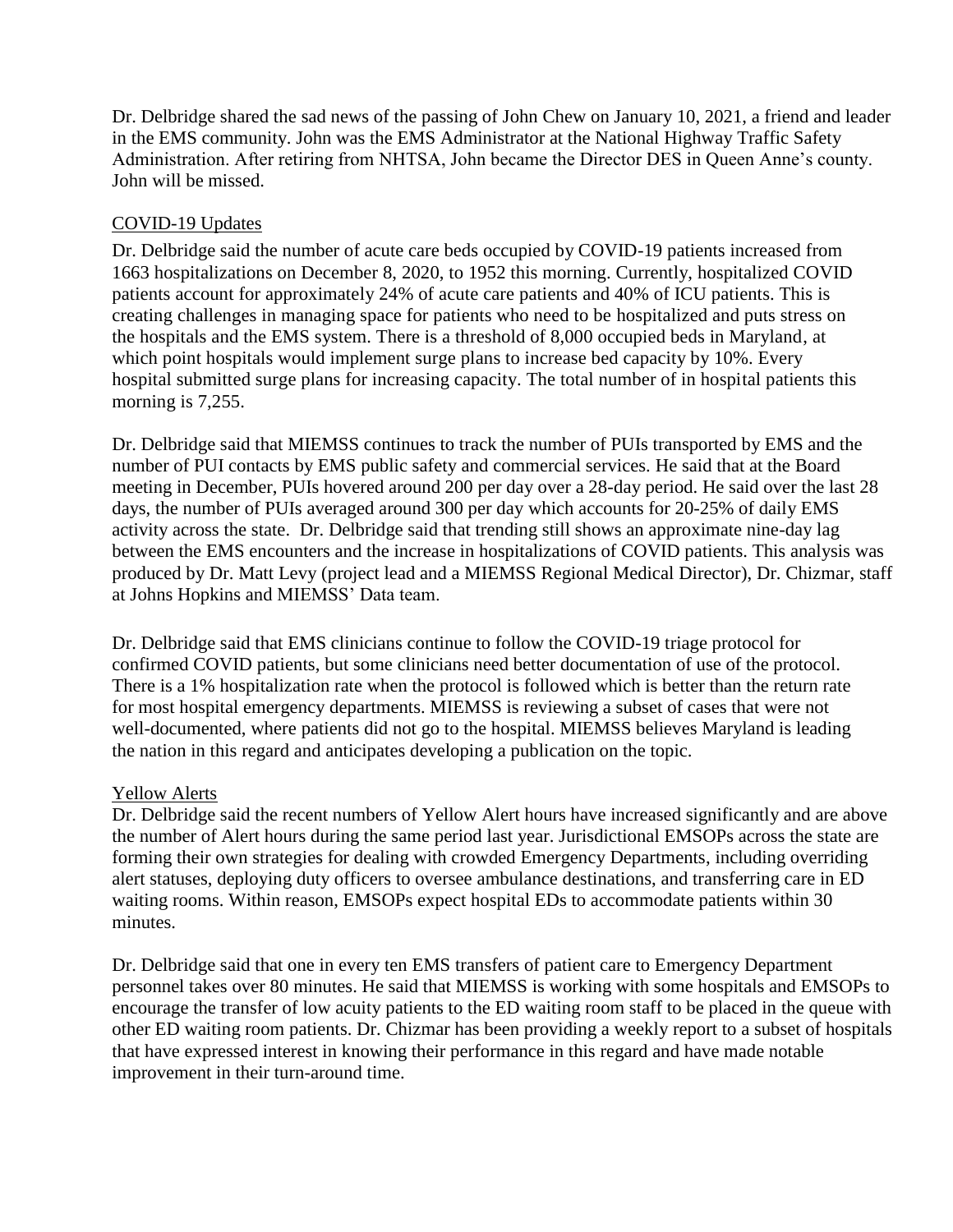# MIEMSS' @HA (Ambulances at Hospitals Dashboard)

Dr. Delbridge provided screen shots of the @HA Dashboard from this morning's @HA web service and phone App showing locations of ambulances at hospitals. At this time, a few jurisdictions still cannot be viewed due to variations in CAD feeds to MIEMSS. Depending upon the jurisdiction, some major system software updates would need to be made. This App gives a real time awareness of how many ambulances are at an ED. MIEMSS' IT/Data personnel continue to work with Apple on the app for the IOS platform. Barring any additional requirements from Apple, MIEMSS anticipates having the Apple App within the next few months.

# Chesapeake Regional Information System for our Patients (CRISP)

Dr. Delbridge said MIEMSS continues to work with Chesapeake Regional Information System for our Patients (CRISP) on an App for an Emergency Department Advisory based on ED patient census. This is planned to be accomplished in two phase; the initial phase, which CRISP is currently working on, to assure reliable data feeds from emergency departments; and the operational aspect of placing the information on a usable platform agreed upon by emergency department staff. This information may vary depending upon the hospital objectives. MIEMSS anticipates piloting this in April 2021.

# Terminated Resuscitation COVID-19 Testing

Dr. Delbridge said that an emergency protocol permits a BLS or ALS clinician to perform nasopharyngeal testing for COVID-19 after termination of resuscitation in the field if the deceased person is not anticipated to be a medical examiner's case. This protocol alerts for possible EMS exposures and facilitates contract tracing by MDH. COVID-19 cases in Maryland are currently around 9%. Test positivity rates amongst terminated resuscitation of cardiac arrest cases in the field for December were 20% and thus far, January is over 25%. The daily cardiac arrests are up over 25% in Maryland from 2018 and 2019.

# Clinical Externs

Dr. Delbridge said that, using the online licensure system, MIEMSS has processed over 1000 Clinical Nurse Externs and just shy of 100 Clinical Respiratory Externs. Since the school semester has ended, externs are upgrading their levels of qualifications. These personnel augment the existing hospital workforce. MIEMSS is sending the list of clinical externs to hospitals weekly.

# EMS Clinicians

Dr. Delbridge gave an update on the number of Provisional EMS licenses and certifications and clinicians applying for full licensure status. He said that over 200 provisional clinicians have converted to full status.

# Critical Care Coordination Center (C-4)

Dr. Delbridge said that MIEMSS is facilitating communications for the referral and transfer of patients needing ICU care from hospitals without sufficient ICU capability to other hospitals with ICU bed availability. So far, MIEMSS has taken 370 calls, worked with 49 requesting and 39 receiving hospitals.

MIEMSS is contracting with Intensivists across the state to assist with coordination. We have learned that approximately 25% of the requests can be handled within the requesting hospital with an online intensivist assisting the requesting physician.

Dr. Delbridge shared the list of the top referring and receiving hospitals, including out-of-state hospital referrals. He said that one of the top referring hospital is also a top receiving hospital.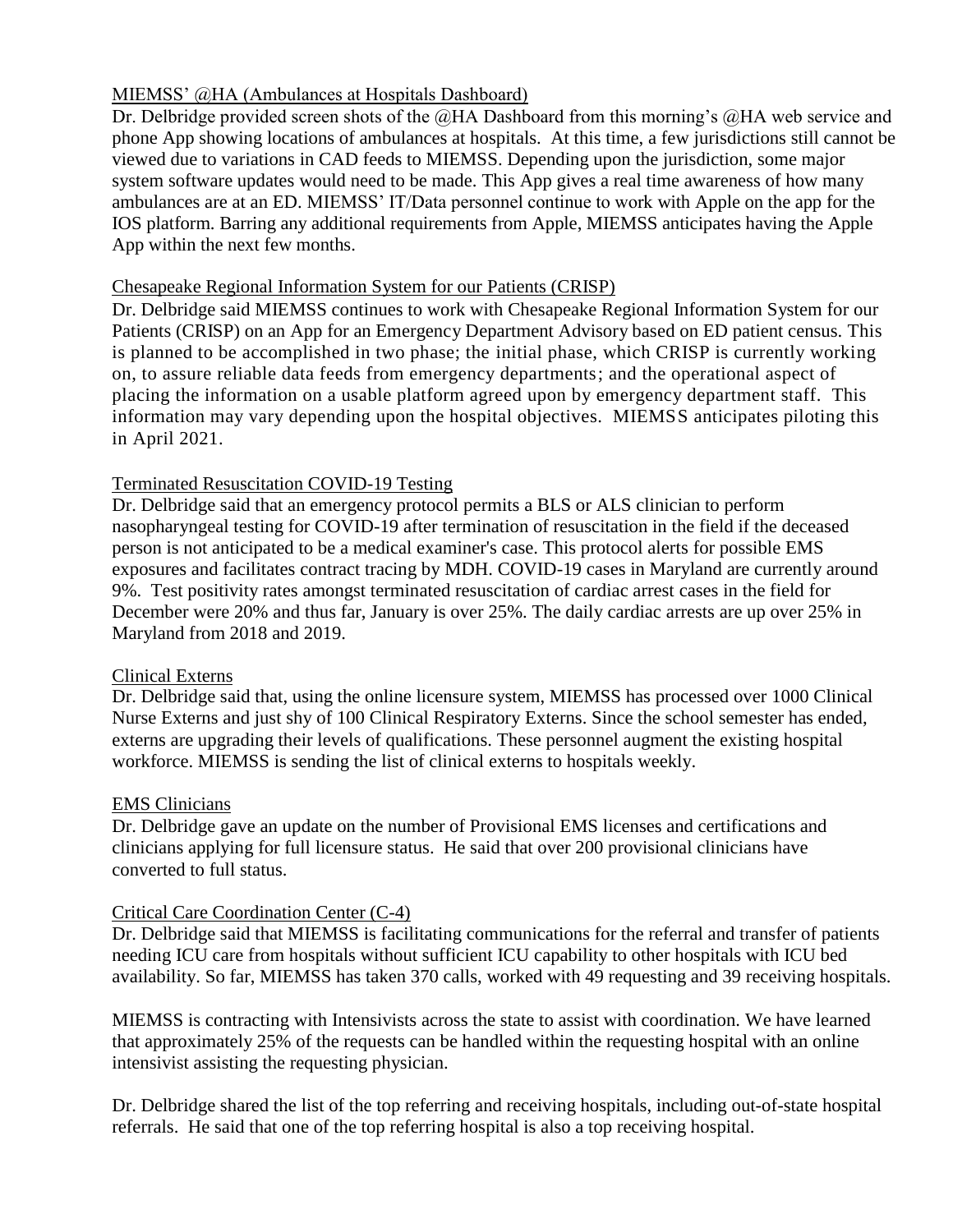#### Vaccinations

Dr. Delbridge reminded everyone of the Executive Order issued in March 2020 suspending certain provisions in the Education Article and COMAR Title 30. Guidelines were sent Maryland EMS agencies on what was need to provide vaccination services under the Order. Dr. Delbridge said that approximately half of the state's EMS agencies have plans that MIEMSS has approved for COVID-19 vaccinations. Plans include occupational vaccinators, vaccinating their own people, or as facilitators of vaccination working with health department. The EMS Board and MIEMSS issued a public notice enabling Paramedics to become vaccinators. After many discussions and careful, arduous consideration, MIEMSS is developing a training module for EMTs to become vaccinators.

MIEMSS will open a vaccination clinic for state and allied agency frontline employees. The pilot run is later this week.

#### Ketamine

Dr. Delbridge said that Dr. Chizmar has been reviewing all of the Ketamine use cases. He said that in the last two years, Ketamine has been used 2500 times in Maryland, with very geographically disparate use, mostly based on the availability of ketamine to the EMS jurisdictions. Approximately 51% of ketamine use is for pain control, about 34% administered as part of airway control and around 15% usage for situational sedation of a patient. The situational use of ketamine cases are carefully reviewed to assure that EMS is not facilitating some adverse event that was unpredicted based on the patient's clinical condition prior to the administration of ketamine. Guidance was sent to EMS operational programs stating that medical control is required when using ketamine for sedation and can only be administered when eminent danger to the patient or EMS clinicians and law enforcement officers taking care of the patient. It is prohibited for EMS clinicians to take direction from law enforcement on the administration of ketamine.

#### Legislation

Dr. Delbridge said hospital responsibility to report possible COVID-19 exposures to EMS personnel currently falls under the Governor's Emergency Order. The Governor has proposed to make this a permanent change as part of his legislative agenda.

SB078 - This bill prohibits a law enforcement officer from administering ketamine to an individual or directing an emergency medical services (EMS) provider to administer ketamine to an individual. An EMS provider may administer ketamine to a severely agitated individual if (1) the individual is combative, violent, and represents an immediate danger to the individual or others and (2) the EMS provider first obtains "medical direction," with a specified exception.

SB67 – This bill is MIEMSS departmental legislation. The bill permits paramedics to administer vaccines included in the CDC's recommend immunization schedule or authorized for emergency use by the FDA; and TB skin testing. Vaccine administration / TB skin testing must be part of a public safety or commercial EMS service occupational health program or a population health outreach effort conducted by a county health department or Maryland hospital / health system.

SB389 - This bill modifies the requirements for Medicaid reimbursement to an emergency service transporter for services provided in response to a 9-1-1 call. Specifically, the bill requires Medicaid reimbursement for services provided to a Medicaid recipient in response to a 9-1-1 call in situations when the recipient is not transported to a facility. In addition, beginning in fiscal 2022, the Maryland Department of Health (MDH) must increase the amount of reimbursement for transportation and medical services by \$25 each fiscal year until the reimbursement rate is at least \$300.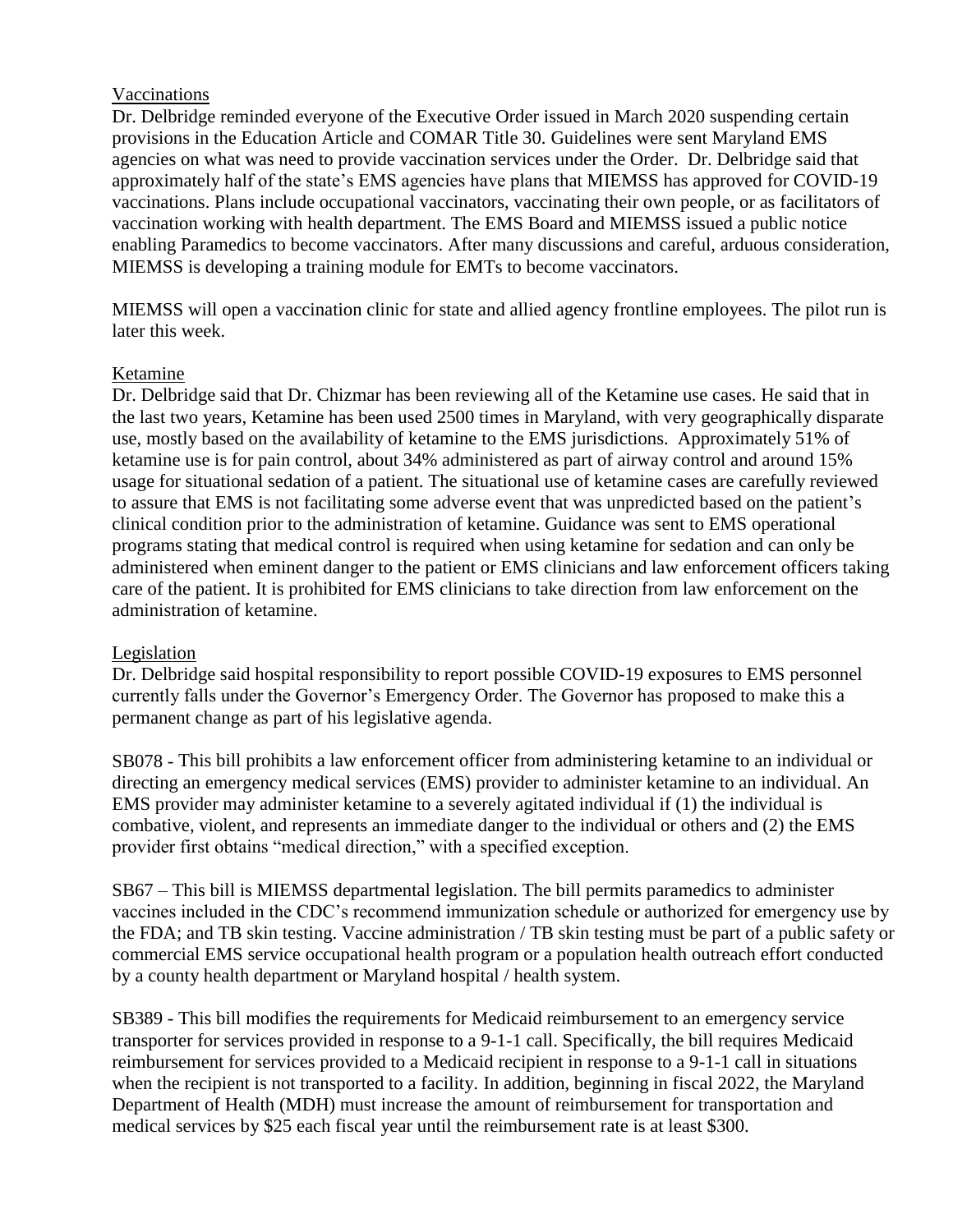#### EMS Plan Vision 2030

Dr. Delbridge said that although the Vision 2030 document is online, to please contact Barbara to request a hard copy.

### Maryland COVID-19 Crisis Support Program

Mr. Linthicum said that the Maryland COVID-19 Crisis Support Program was developed in the wake of COVID-19 outbreaks in long-term care facilities. Facilities were unprepared with lack of training, PPE and continuity of operations. These facilities, even if they had continuity plans, were overwhelmed.

Skilled nursing facilities staff are among the lowest paid workers within the healthcare system. Staff stress was extremely high due to staff shortages, fear of taking COVID-19 home to families, dealing with irate family members of residents, death of co-workers and long-term residents in their care.

Mr. Linthicum said that as issues arose, MIEMSS worked with the International Critical Stress Foundation (ICISF) and the Workplace Trauma Center to develop a program concept. Funding was secured by working with MDH and BHA and implementing a contract with the Workplace Trauma Center for 24/7 access to virtual mental health crisis support. Licensed mental health clinicians that are CISM-trained and have significant experience dealing with a crisis provide program services. Services are free and confidential that include management consultation, wellness/stress management, critical incident stress management, group and individual counseling services, and bereavement coaching.

MIEMSS Field Operations Staff provide on-site facilitation as needed through a Google request form or through contacting EMRC/SYSCOM.

Mr. Linthicum reported that as of today, over 1900 people have received services with over 300 individual sessions and over 100 group sessions. MDH has extended the program through June of 2021.

Mr. Linthicum said that an additional program in partnership with ICISF, providing mental health training and support to state employees and Fire/EMS.

#### Communications Upgrade Project

Mr. Balthis gave an overview of the history and implementation of the Communications Upgrade Project. He said that the core phase upgrades the existing EMS communications system from analog, circuit-switched technology to modem IP-based, packet-switched technology and replaces obsolete, unsupported equipment. This project mitigates known risks and improves system reliability.

Mr. Balthis said current efforts included phase #1 implementation in Region V. A 30-day parallel operation must be completed without interruption before closing phase #1. He said that MIEMSS anticipates completion of phase #1 in by June 2021. Phase #2 in Western Maryland and Region III have begun site visits to determine microwave line of site and adequate space availability for equipment delivery.

Region IV is in phase #3 of the project.

# **MFRI**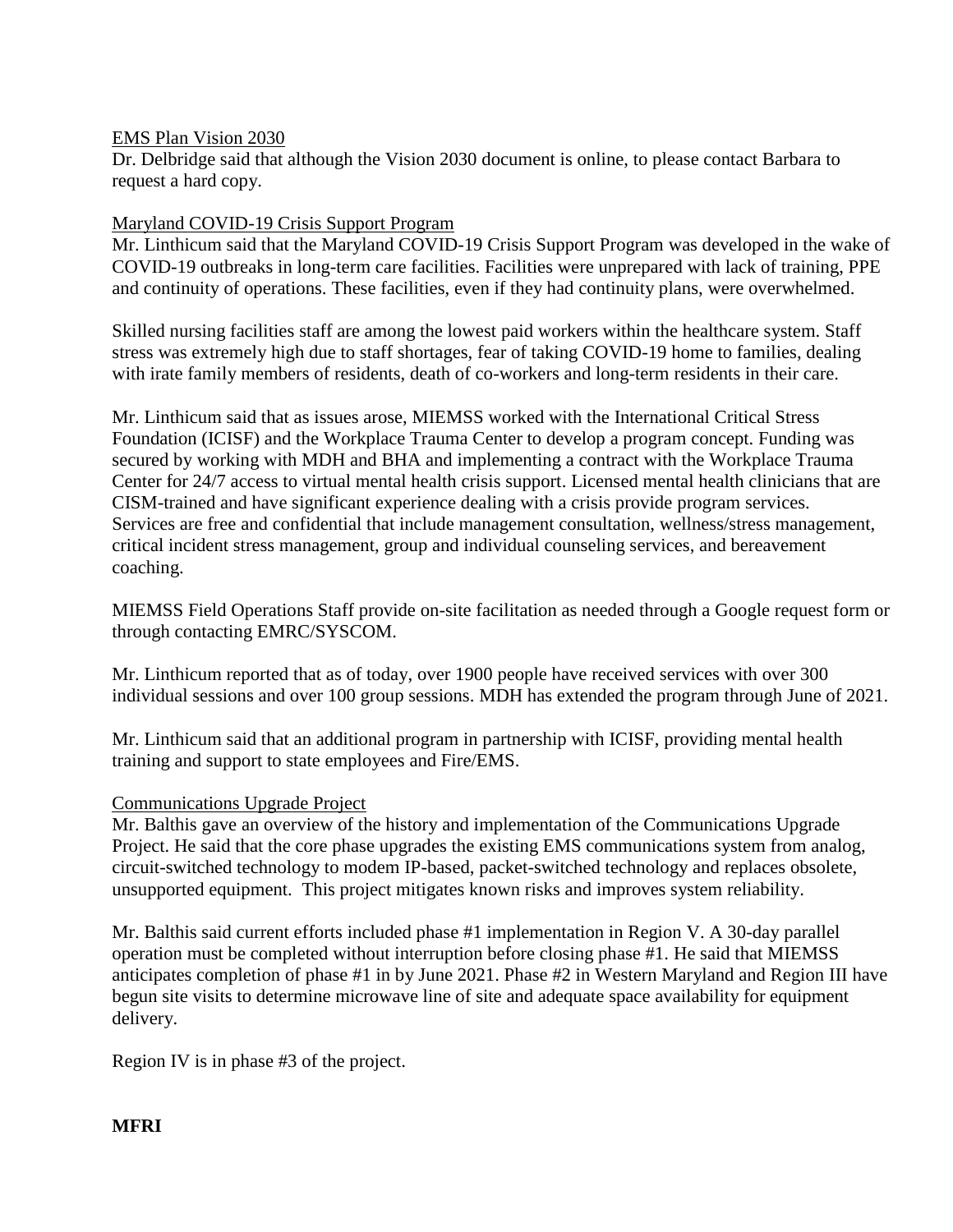Mr. Cox gave an overview of MFRI's accomplishments in 2020 and the mission, which now includes all hazard responses and vision for 2021. He said that MFRI developed a 5-year strategic plan and thanked the system partners for their participation. He reported on MFRI's 2020 statistics regarding student enrollment and the disciplines and programs in which MFRI participated. He said that, due to COVID-19, student enrollment decreased by 9,000 students and there were700 fewer programs in 2020 .

Mr. Cox highlighted items in MFRI's 2020 operating budget and the Western Maryland Regional Training Center renovation project, which includes remodeling the burn building and the first Pearson/Vue testing center. Mr. Cox said that MFRI anticipates completion of the project during the summer of 2022.

Mr. Cox provided an overview of MFRI's COVID-19 response. He said that with the MSFA's assistance, MFRI's EMS/Fire/Rescue training was deemed essential and was exempt from the stay at home order. He said that classroom training is through Zoom and in-person practical training is limited to 9-students per 1-instructor. Venues that allow for more students (socially distanced) are now being used. All University faculty is COVID tested at least once per month. Mr. Cox thanked Dr. Fillmore for his assistance with COVID testing.

Mr. Cox gave an overview of the current and future EMT curriculum. He said that the pass rates for the pilot-enhanced EMT programs for the 1st round testing is 80%, 2nd round testing is 83%, and 3rd round testing is 90%. Cadet classes (2) show a 56% success at National Registry testing. He added that MFRI has administered 875 EMT and EMR tests since becoming a Pearson Vue authorized test center.

Mr. Cox said that the Assistance to Firefighters Grants award provides new tools, equipment props and personal protection equipment to MFRI training centers statewide. He gave an overview of the equipment purchased with the \$500,000 grant. In addition, MFRI secured an additional \$100,000 from the Assistance to Firefighters FEMA grant for assistance procuring COVID-19 supplies.

Mr. Cox said that moving forward MFRI intends to revise the current instructor recruitment and selection process, implement new technologies based on emerging issues facing emergency responders, implement a new information sharing platform and reorganize MFRI's organizational chart.

# **MSPAC**

Major Tagliaferri reported on the Maryland State Police Aviation Command's 2020 mission data, EMS Education Programs, current numbers of EMS providers and pilots, personnel recruitment strategies, and ongoing projects and initiatives including the completion of the Helicopter Basing Study. He said that COVID-19 caused a reduction in the overall number missions performed in 2020, except law enforcement / homeland security missions, which were up in 2020.

Major Tagliaferri gave an overview of a few of the standout missions accomplished in 2020 including Troopers 2, 6 & 7's response to St. Mary's County for mass casualty incident stemming from a crash involving a dump truck; MSPAC flew six patients to area trauma centers.

Major Tagliaferri said that community outreach was curtailed due to the pandemic, but MSPAC is adapting and evolving with virtual programs.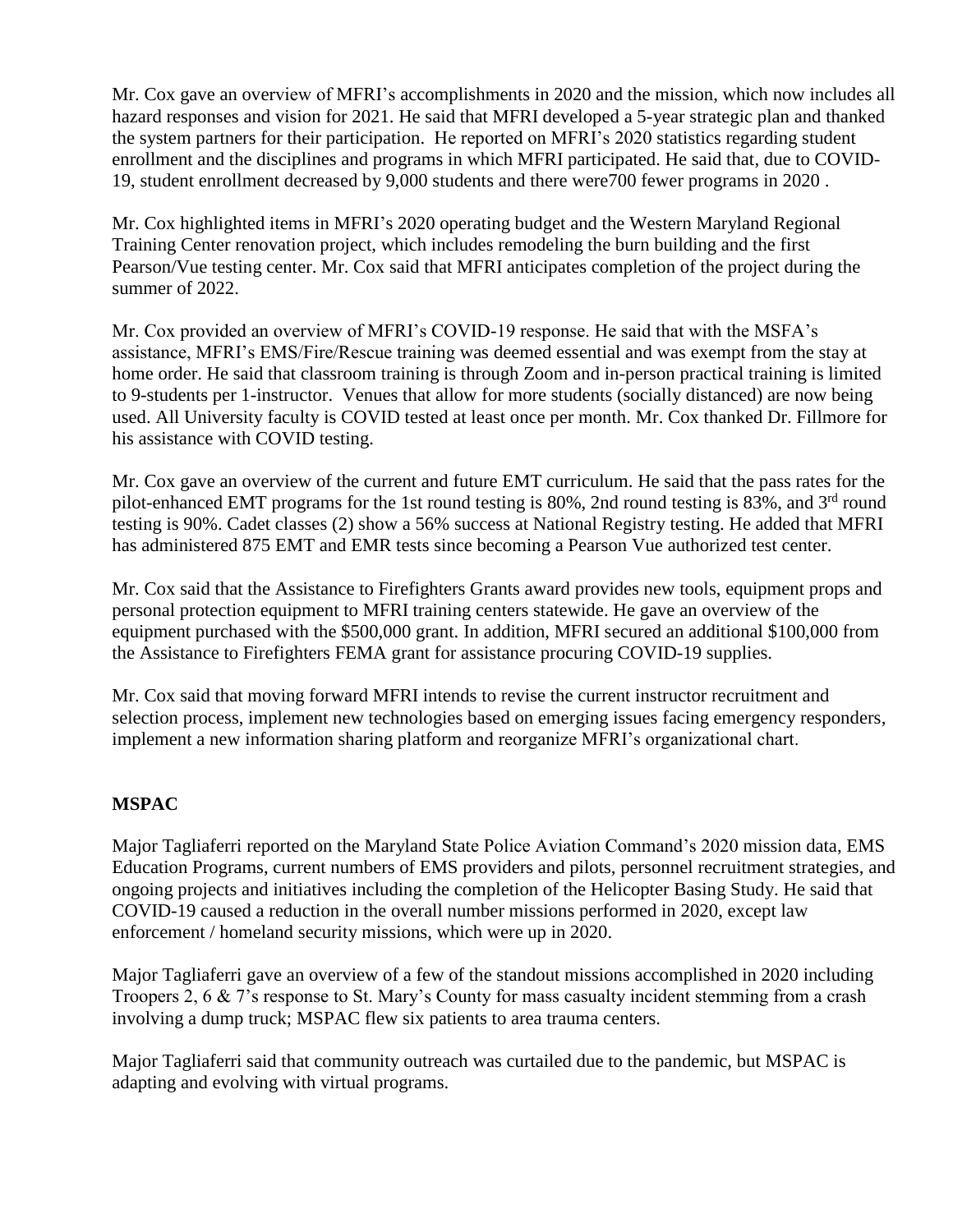Major Tagliaferri reported said the MSPAC logged 359 flight hours in the Flight Training Device in 2020. MSPAC continues seek advanced aviation training device certification through the Federal Aviation Administration.

Major Tagliaferri said that MSP is conducting Vaccination Clinics for law enforcement at Martins Airport and anticipates holding two clinics per week. He said that plans were being developed for deploying clinics in Frederick and St. Mary's counties. Major Tagliaferri thanked MIEMSS and partners for their guidance using medics in preparation and planning of the vaccine clinics.

# **National Study Center (NSC)**

Mr. Scarboro gave an overview of the 2020 NSC research projects for the Maryland Highway Safety Office, the National Highway Traffic Safety Administration and the Centers for Disease Control and Prevention. He said the Crash Injury Research and Engineering Network is grant funded by NHTSA. Investigators are back in the field investigating causation in late model passenger vehicle crashes after a hiatus due to the pandemic.

Mr. Scarboro said that in collaboration with UMMC and RACSTC, the NSC Center for Innovation in Clinical and Translational Shock and Injury Research (CISIR) working on the continuum of care for injury. In time, this will allow for a complete injury picture for the state of Maryland.

The NSC is working on COVID positivity in trauma patients at time of presentation as an add-on to the toxicology study that recently showed drug prevalence was higher in road users, particularly drivers, during the public health emergency; with 64.7% testing positive for at least one active drug compared to 50.8% before the public health emergency began. The report [https://rosap.ntl.bts.gov](https://rosap.ntl.bts.gov/)

Mr. Scarboro said that the Transportation Health Initiative (THI), a partnership with the Maryland Transportation Institute at College Park, combines expertise and resources in Engineering, Epidemiology and Medicine. He said Dr. ChenFeng Xiong has joined the THI team to continue the development joint projects and grant submissions.

Mr. Scarboro also highlighted the STAR funded internal grant to understand the changes in travel behavior after recovering from injuries caused by motor vehicle crashes using a smartphone app to track driving behaviors of patients discharged after trauma care.

Dr. Reece gave a brief history and evolution of the Shock Trauma (STAR) of which the NSC is a part.

# **RACSTC**

Dr. Kristie Snedeker highlighted the RACSTC's second quarter statistics on patient admissions, occupancy rates, OR volumes, clinic volumes and Lost Interfacility Transfer volumes. Dr. Snedeker said that average length of stay is four days. The hyperbaric chamber hours are down.

Dr. Snedeker said that since the beginning March 2020, the combined LRU/BCU has managed 61 COVID-19 ECMO patients, of which seven remain on ECMO. Of the remaining 54 patients 22 died, 32 have survived off ECMO (27 have been discharged to rehab/home and five remain hospitalized). The COVID-19 ECMO in -hospital mortality rate is 41% (ELSO registry COVID-19 ECMO mortality rate 45%) During the same time-period, the LRU/BCU also managed fifteen non-COVID ECMO patients, of which one remains on ECMO. Four of the 14 patients died and ten have survived off ECMO (six have